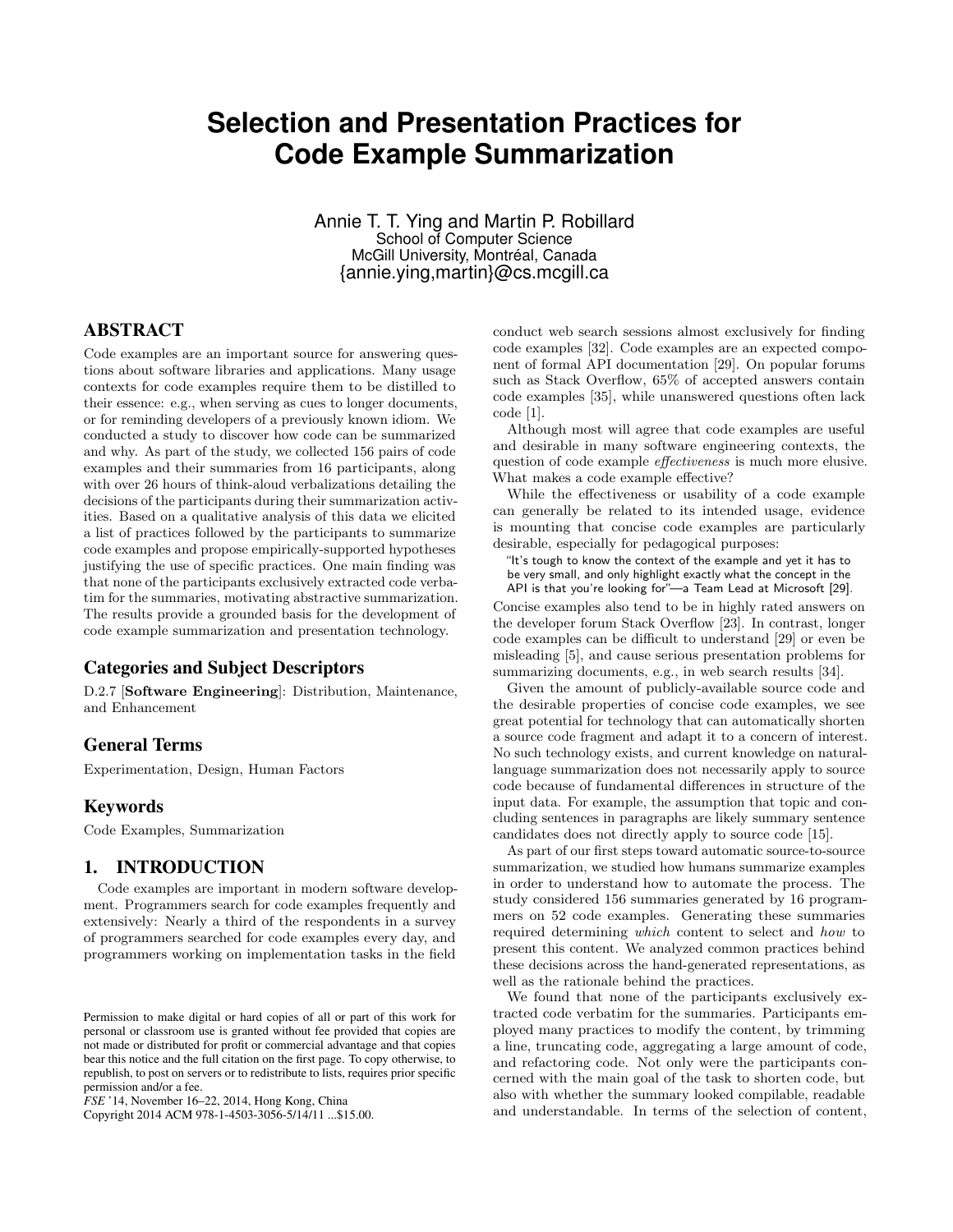we found that participants used language constructs and query terms, as other literature has suggested [\[2,](#page-10-5) [3,](#page-10-6) [14,](#page-10-7) [39\]](#page-11-3). In addition, we found that participants had the human in mind, for example, by including code deemed easy to miss by the reader and excluding code deemed obvious assuming the reader had previous knowledge of the API.

We present related work next, followed by the study set-up (Section [3\)](#page-1-0) and a conceptual framework for interpreting the results (Section [4\)](#page-3-0). We then detail common selection and presentation practices (Sections [5-](#page-4-0)[6\)](#page-5-0). Section [7](#page-8-0) elaborates on the findings from the practice catalog.

#### 2. RELATED WORK

Our study on summarizing source code examples is generally informed by foundational work on text summarization [\[13\]](#page-10-8). We also draw from three active research areas in software engineering and information retrieval: studies of code examples, automated source code explanation, and work on snippet generation.

Studies on Code Examples: Numerous studies have provided us with valuable knowledge on what is important in a code example. We will discuss the two most relevant ones.

Nasehi et al. investigated the characteristics of code examples in highly rated answers on Stack Overflow [\[23\]](#page-10-2). They found that these examples tend to be "concise": the examples are typically less than four lines and "shorter than similar code inside other answers to the same question", with "reduced complexity" and "unnecessary details" left out. Our summarization focus was motivated by these highly regarded concise examples.

Buse and Weimer studied code examples found in an authoritative source of code examples: the official Java JDK documentation [\[3\]](#page-10-6). Their two findings were that markers such as ellipses were employed to indicate an input variable's context-specific value, and that exception handling code was in many JDK examples. Buse and Weimer incorporated these two findings in their code examples synthesis tool. Not all of their findings are applicable to summarization: We observed the usage of ellipses in the summaries but we did not observe the inclusion of exception handling code in the summaries.

Source Code Explanation: Most of the efforts in code summarization are targeted to code-to-text summarization, e.g., producing a succinct set of textual keywords [\[10,](#page-10-9) [30\]](#page-10-10), a textual summary given the source code of a method [\[33\]](#page-11-4), or a textual summary given a class [\[22\]](#page-10-11). Sridhara et al. [\[33\]](#page-11-4) used heuristics for selecting statements within a method and templates for generating textual summaries. For clarity we refer to automated code-to-text summarization as source code explanation. Our earlier effort in code example summarization has explored code-to-code summarization using a machine learning approach [\[38\]](#page-11-5). Regardless of the summary output format, all of these approaches involve selecting which part of the code is important for a summary or explanation. Rodeghero et al.'s recent study specifically looked into whether three types of Abstract Syntax Tree (AST) nodes were important for the selection task, by tracking eye movements of participants during a code-to-text summarization task [\[30\]](#page-10-10).

Snippet Generation in Search Engines: Studying what is a good concise representation for source code also relates to work in the search engine domain on what information should



<span id="page-1-1"></span>Figure 1: Study Set-Up and Conceptual Framework

be included in a textual snippet in the search result to more effectively help a user evaluate a search result [\[4,](#page-10-12) [37\]](#page-11-6). Our work investigates what is the best representation for a type of domain-specific query: code example queries. Programmers use these queries in many contexts: general search engines, code-specific search engines and question answering sites such as Stack Overflow.

# <span id="page-1-0"></span>3. STUDY SET-UP

The goal of the study was to learn code summarization practices and their justification from human participants to inform future development in source code summarization and presentation technology. We had two research questions:

- 1. Selection: Which parts of the code from an original code fragment should be selected for a summary, and why?
- 2. Presentation: How should the code be presented in a summary, and why?

To answer these questions, we recruited 16 participants and asked them to shorten ten code fragments each. We instructed the participants to verbalize their thought process using the think-aloud protocol [\[18\]](#page-10-13). For each code fragment studied, to be able to estimate differences in personal style, we asked three participants to shorten the code fragment, the result of which we call a summary. In total we collected 156 summaries on 52 code fragments and 26 hours of screenrecording with synchronized audio. We base the observations reported in this paper on this data.

By analyzing this data and answering the research questions, we learned how concrete code summarization practices lead to specific usability effects for a code fragment. This knowledge directly supports the design of tools to automatically extract and format code examples.

The rest of this section describes the details of the task, code fragment corpus, and participants involved in the study, also illustrated in the left part of Figure [1.](#page-1-1) The right part of Figure [1](#page-1-1) illustrates the data analysis conceptual framework, which is described in Section [4.](#page-3-0) Sections [5](#page-4-0) and [6](#page-5-0) respectively present the result of the two research questions.

#### <span id="page-1-2"></span>3.1 Summarization Task

We define of a code fragment summary by adapting the definition of a textual summary [\[25\]](#page-10-14). A code fragment summary is smaller in size than the original code fragment and conveys important information in the original fragment. The major goal of a code fragment summary is to present the main ideas in the original fragment in less space.

We asked the participants to provide free-form summaries. For each code fragment, a participant was instructed to write a summary of no more than three lines. To help participants envision the results, we asked them to make summaries as if they were to serve as content summaries in a result page for a search engine (for documents containing source code).

To provide a summary of a code fragment, the participants used a data collection tool we designed for this study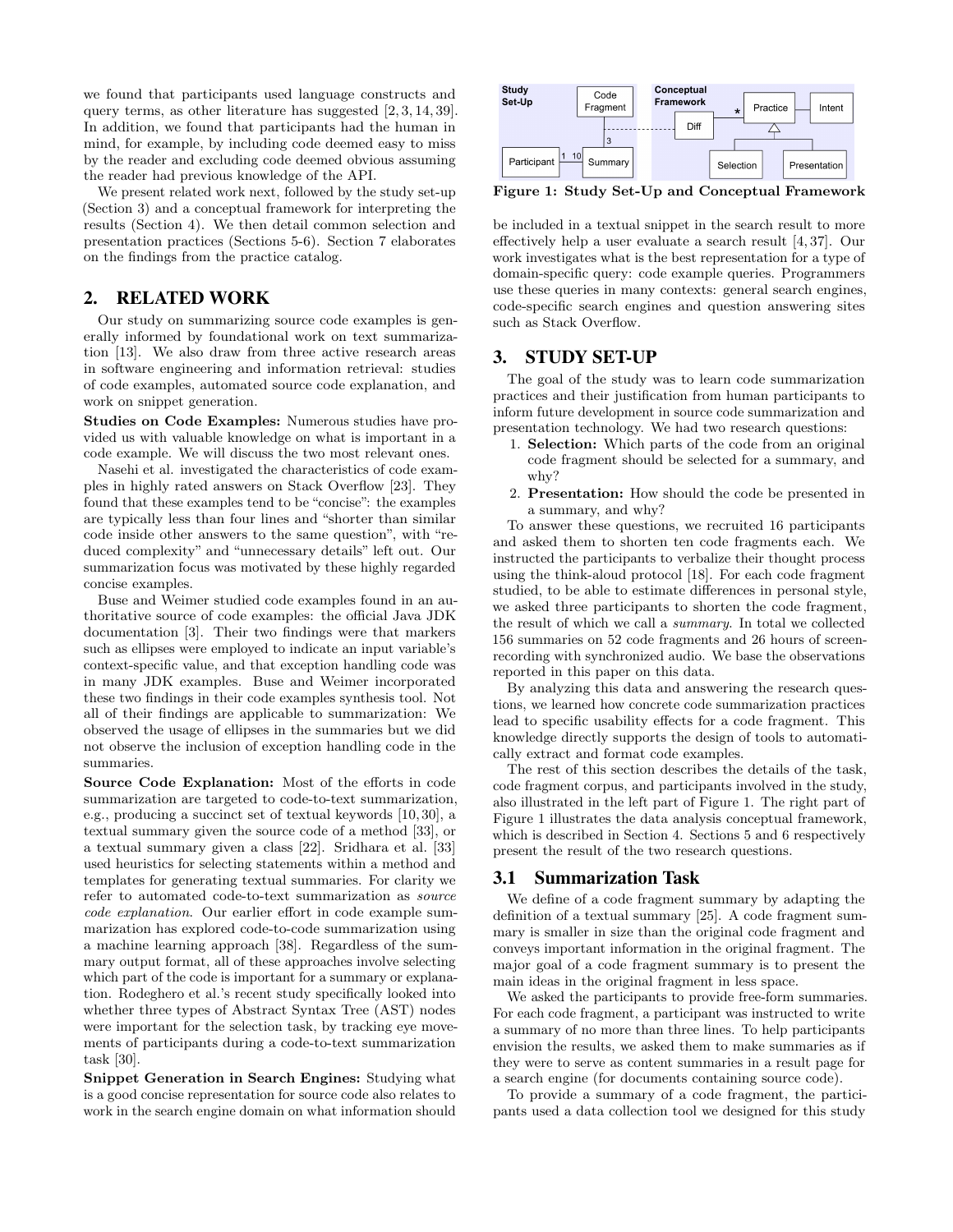| Query: Passing Events Back to the Dialog 's Host                                                                                                                                                                                                                           |                |  |  |  |  |  |  |
|----------------------------------------------------------------------------------------------------------------------------------------------------------------------------------------------------------------------------------------------------------------------------|----------------|--|--|--|--|--|--|
| Android API: Dialogs                                                                                                                                                                                                                                                       |                |  |  |  |  |  |  |
| Code example:<br>1: public class MainActivity extends FragmentActivity                                                                                                                                                                                                     |                |  |  |  |  |  |  |
| 2:<br>implements NoticeDialogFragment.NoticeDialogListener{<br>3:<br>$\cdots$<br>4:                                                                                                                                                                                        |                |  |  |  |  |  |  |
| 5:<br>public void showNoticeDialog() {<br>6:<br>// Create an instance of the dialog fragment and show it<br>7:<br>DialogFragment dialog = new NoticeDialogFragment();<br>8:<br>dialog.show(getSupportFragmentManager(), "NoticeDialogFragment");<br>9:<br>Y                |                |  |  |  |  |  |  |
| 10:<br>11:<br>// The dialog fragment receives a reference to this Activity through the<br>12:<br>// Fragment.onAttach() callback, which it uses to call the following methods<br>13:<br>// defined by the NoticeDialogFragment.NoticeDialogListener interface<br>@Override |                |  |  |  |  |  |  |
| 14:<br>15:<br>public void onDialogPositiveClick(DialogFragment dialog) {<br>16:<br>// User touched the dialog''s positive button<br>17:<br>$\sim$ 100 $\pm$<br>18:<br>Y                                                                                                    |                |  |  |  |  |  |  |
| 19:<br>20:<br>@Override<br>21:<br>public void onDialogNegativeClick(DialogFragment dialog) {<br>22:<br>// User touched the dialog''s negative button<br>23:<br>$\sim$ $\sim$                                                                                               |                |  |  |  |  |  |  |
| 24:<br>Y<br>$25:$ }                                                                                                                                                                                                                                                        | 2. Line#s of   |  |  |  |  |  |  |
| 1. Shortened code example:                                                                                                                                                                                                                                                 | the original   |  |  |  |  |  |  |
| extends FragmentActivity implements NoticeDialogListener{<br>void showNoticeDialog() { // create instance and show it}<br>[void onDialogPositiveClick(DialogFragment dialog) {//same for negative click }                                                                  | $5-8$<br>14-25 |  |  |  |  |  |  |

<span id="page-2-0"></span>Figure 2: Annotation tool, with a summary by P6

(Figure [2\)](#page-2-0). The top section presents contextual information relating to the code fragment (Section [3.2\)](#page-2-1). The middle section shows the original code fragment the participants were asked to summarize. Finally, the bottom section is a fixed-sized text box in which the participant was asked to enter the summary. In addition to the summary, for each line in the summary, we asked the participants to indicate which lines from the original code fragment the particular summarized line came from. This approach is used in experiments in the textual summarization community [\[24\]](#page-10-15) for the purpose of evaluating how different summaries overlap. We used this information to determine the textual difference between the original and the summary described in Section [4.](#page-3-0)

We asked the participants to verbalize their thought process for the entire duration of their summarization activities. We recorded the verbalizations together with a video of the screen.

We chose to study the summarization practices in a lab setting with access to the summary author. The participants' verbalizations contained the rationale behind the decisions taken in generating the summaries. Such rationale is harder to reliably infer by the experimenters themselves in the absence of the author of a code example. We also designed the study to have multiple authors summarizing the same code example so that we could examine the variability among different code summary authors.

The summarization task was constrained by our decision to limit summaries to three lines. This forced the participants to make choices that were not necessarily the ones they would make if this experimental procedure had not been in place. Research in text summarization suggests that fixing the summary length in an experiment is crucial because summaries of different lengths directly affect the actual content of the summaries [\[12\]](#page-10-16). The artificial setup is a component of any lab study: although it decreases the ecological validity of the task, it has the major advantage that it supports the systematic analysis and comparison of the code summarization practices. We return to this issue in Section [4.](#page-3-0)

#### <span id="page-2-1"></span>3.2 Code Fragments

Selecting code fragments to study summarization practices presents two challenges. First, the general idea of summarization is context-sensitive because of the requirement to assess

the relative importance of the elements in the original code fragment. To distill a fragment to its essence, participants need a basic idea of what the fragment is about. Second, code summarization requires a non-trivial level of programming expertise: we cannot ask participants to summarize code they do not understand.

We addressed both challenges by selecting the code fragments from a well-defined corpus of programming documents: The Official Android API Guides.<sup>[1](#page-2-2)</sup> This documentation contains a mix of natural-language text and code fragments meant to explain and demonstrate the usage of the Android API. Selecting code fragments from this documentation helps us address the first challenge above (context) by allowing us to draw from the structure of the text surrounding a code example to provide the context. It helps us address the second challenge by explicitly scoping the expertise required of participants. We discuss the implications of selecting code fragments from this corpus on the generalizability of the results in Section [4.](#page-3-0)

We extracted all code fragment candidates in the Android guide (1) that were enclosed in HTML pre tags; (2) that were non-XML, leaving only fragments with code (though not necessarily Java); (3) that had ten or more non-empty source code lines; and (4) whose closest enclosing heading started with a verb, e.g., "Passing events back to the dialog's host." Selecting candidates with verb-starting heading is due to the necessity in providing a context for the code example (Section [3.3\)](#page-2-3). These four criteria produced 166 candidates. We randomly selected 52 fragments for the study.

#### <span id="page-2-3"></span>3.3 Context Generation

We generated a context for each fragment using an automatic procedure based on the headings enclosing the code fragment. For each fragment, we constructed a context that consists of two parts. The immediately enclosing heading describes a specific purpose of what the code fragment is supposed to demonstrate. The rest of the enclosing headings point to the general area of the Android API the code fragment demonstrates.

Figure [2](#page-2-0) demonstrates a code fragment taken from a page with two levels of subsections: First, the page is titled "Dialogs" and the second-level heading is titled "Passing Events Back to the Dialog's Host". In this example, the title of the page, "Dialogs", shows which part of the Android API the code fragment is taken from, as displayed in the annotation tool in Figure [2.](#page-2-0) The second-level heading provides a more specific purpose, which we marked as "Query" in the annotation tool. For the code examples with three levels headings, the third-level heading is displayed as "Query", and the first two levels are displayed under "Android API". This automatic procedure eliminates the threat of investigator bias in crafting the context, at the cost of a potential loss of precision in how well the context describes the fragment.

### 3.4 Participants

We assigned the 52 fragments to the 16 participants (P1 to P16) in a way that ensured that all fragments were summarized by exactly three participants. Twelve participants were assigned ten fragments and four were assigned nine fragments.

We required participants to have one year or more of Java programming experience, and have at least looked at

<span id="page-2-2"></span><sup>1</sup> http://developer.android.com/guide/components/index.html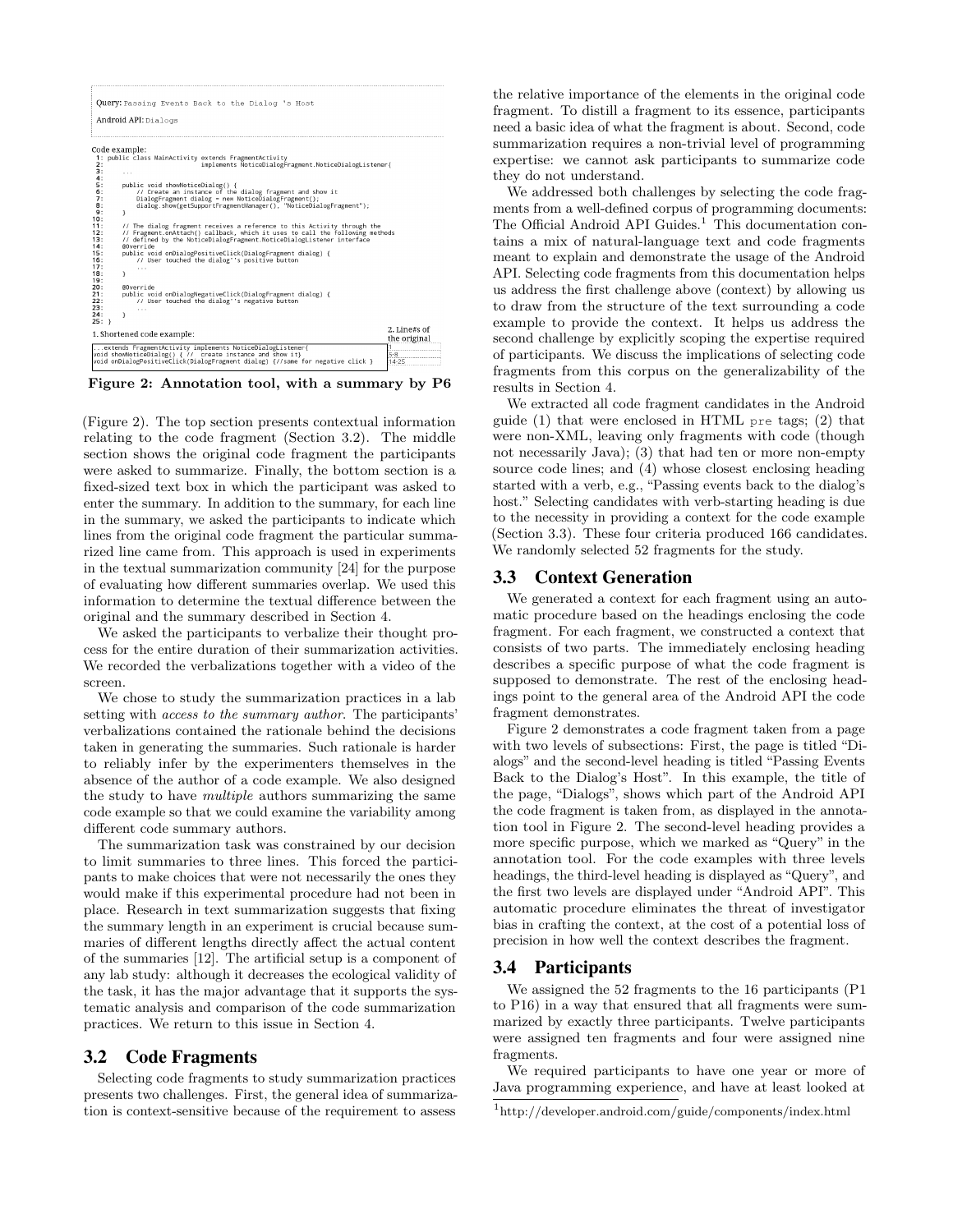

<span id="page-3-2"></span><span id="page-3-1"></span>

| Table 1: Participants' Development Experience |                       |                  |                    |  |  |  |  |  |  |
|-----------------------------------------------|-----------------------|------------------|--------------------|--|--|--|--|--|--|
| Android<br>Java                               | looked at Android API | developed an app | professional       |  |  |  |  |  |  |
| 1 year                                        | P3,6,7,8              | P4,5,10          |                    |  |  |  |  |  |  |
| between 1 & 5 yrs                             | P9.14.15              | P <sub>1</sub>   | P <sub>11</sub>    |  |  |  |  |  |  |
| between 5 & 10 yrs                            |                       | P <sub>2</sub>   | P <sub>16</sub>    |  |  |  |  |  |  |
| more than 10 yrs                              |                       |                  | P <sub>12.13</sub> |  |  |  |  |  |  |

the Android API. Of the 16 participants in the study, five were recruited from local professional programmer meet-up groups, one through personal contacts, and the remaining ten from the McGill School of Computer Science (nine graduate students and one undergraduate). Table [1](#page-3-1) presents the participants' Java and Android development experience. In total, seven had professional software development experience.

# <span id="page-3-0"></span>4. CONCEPTUAL FRAMEWORK

The study produced two different types of data: shortened source code and the verbalizations of participants. We analyzed this data using a combination of quantitative and qualitative [\[31\]](#page-11-7) methods. The basis for the analysis was the systematic extraction of the textual differences between code fragments and the corresponding summaries ("Diff" in Figure [1\)](#page-1-1). We then refined the difference into a structured list of summarization practices. For this purpose we followed coding (or classification) techniques [\[31,](#page-11-7) Section 2.3], guided by the categories of operations in textual summarization [\[13\]](#page-10-8). We distinguished practices concerning the type of content selected and the way the content was presented in a summary ("Selection" and "Presentation" in Figure [1\)](#page-1-1). The categorization enabled a quantitative assessment of the frequency and generality of each practice. To make hypotheses justifying the use of different summarization practices, we relied on a quantitative analysis of the distribution of each summarization practice across code fragments and participants. This aspect of the analysis was directly enabled by the choice to have each code fragment summarized by multiple participants. Finally, we inspected the transcripts of the participants' verbalizations for evidence of the intent behind each practice.

We distinguished between selection and presentation because even summaries with content associated with the same part of the original fragment could have variations on how the summary content was presented. For example, P6's and P7's respective summaries (Figure [3\)](#page-3-2) of the same fragment both included the signature of the method onDialogPositiveClick (marked by the arrow in bold), but P6 chose to leave out the keyword public and added a comment in the body (the dark shade in the third line), and P7 chose to provide the complete first line of the method declaration (the dark shade in the first line). P12, whose summary contained the signature of a different method, chose to provide the first line of the method declaration without the body (the third line). The decision of treating the removal of tokens (e.g., public) as presentation, rather than selection (i.e., deselecting public) is dictated by granularity. The granularity we chose for selection is at a higher level in the abstract syntax tree than individual Java tokens. A granularity at the token level would result in more decisions, complicating the conceptual framework of the analysis and the computational complexity of a summarization algorithm. This separation of content selection from presentation is typical in a natural language generation system, where the selection granularity is typically at the sentence level rather at the word level [\[28\]](#page-10-17).

Links to the Evidence: This study reports primarily on evidence of a qualitative nature. A major challenge for reporting observations derived from qualitative data is linking to the evidence upon which an observation is based. In our case this amounts to providing, for each observation, the number of fragments where a practice is observed and the distribution of these fragments across participants. This amount of precision can quickly overwhelm the text to the point of unreadability. Instead, we use a new visual approach inspired by the idea of sparklines [\[36\]](#page-11-8). A sparkline is a small graphic embedded in the text, drawn without axes. In our context, a histogram presents the distribution of observations of a given practice for a participant (each bar) over the ten code fragments (the vertical axis). The 16 bars corresponding to participants are sorted in decreasing number of code fragments where the evidence was observed. The vertical axis represents the number of code fragments where the evidence was present. For example, the histogram for the practice *shortening identifiers* is  $\blacksquare$ , signifying that eight participants showed evidence of the practice in 8, 6, 5, 5, 4, 4, 3 and 3 code fragments respectively. We can compare different practices in terms of the amount of evidence that was observed across the participants and code fragments. For example, the practice shortening identifiers was observed in more participants and more summaries than the practice shortening API names  $($ . This observation can be deduced by comparing the dark area of the two histograms.

The in-lined histograms are intended to provide a convenient and compact assessment of the amount of evidence for a practice. We provide more detailed links to the evidence in Table [2,](#page-6-0) which relates the histograms to the specific participants associated with the practices, as well as the number of code fragments observed and the number of occurrences in the summaries. Finally, each quote explaining the rationale for a practice is annotated with the corresponding participant identifier, whose characteristics can be found in Table [1.](#page-3-1)

Threats to Validity: The threats to validity for this study concern the reliability of the observations for the purpose of informing source code summarization technology. We consider the risk that a reader wishing to use this paper could be misled.

The corpus of code fragments is limited to 52 fragments in one technology. It is not representative of any defined population of code fragments besides the Android documen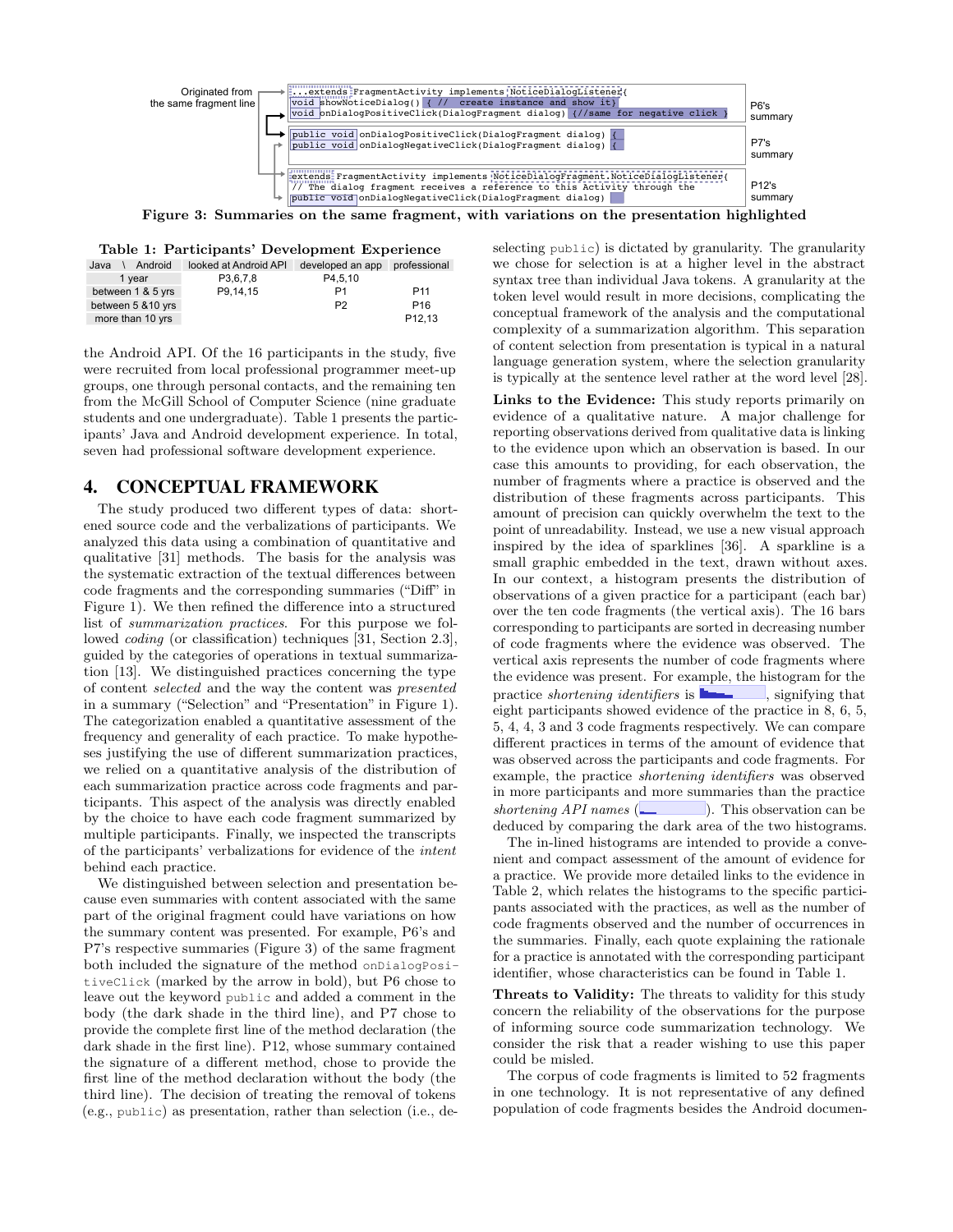tation. However, the contributions we provide in this paper do not involve generalization from a sample to a population. We make no claim about how often the practices we noted are used in general, and we do not think such a projection would be particularly useful. Instead, the implications of our results concern the goodness of fit of a certain practice to achieve a particular selection or presentation goal, which is independent from frequency counts. We indicate frequency counts for each practice to be transparent about the strength of the evidence for the observations, without implying that they can be extrapolated.

One threat of using frequency counts as a measure of the strength of the evidence is that not all practices are equally likely to be observed in the 52 fragments. It is possible that our data misses some useful summarization practices, for example if they target special source code patterns that were not part of our code fragment corpus.

Our use of a grounded approach means that the data is collected directly from participants and, as such, is influenced by them. The corresponding threat is that a participant with an unusual background or behaving strangely could corrupt the data. Our experimental protocol required participants to justify most of their decisions, allowing us to discover such potential problems. We observed that all participants appeared to complete the task in earnest. To avoid injecting our own bias, we did not attempt to judge the quality of the summaries.

As mentioned in Section [3.1,](#page-1-2) the summarization practices we observed were employed in a context where participants were required to produce a short (three-line) summary. This decision was necessary to obtain comparable data. At the same time, it also means that different practices might be useful in contexts where the desired output summary is not constrained by size.

# <span id="page-4-0"></span>5. SELECTION PRACTICES

Selection practices concern how participants decided on which content to include in a summary, e.g., whether to include a specific method declaration that matched the query terms or whether to exclude exception handling code. We observed three types of selection practices, each using a distinct type of information: language constructs from the code example itself, query terms, and human considerations, such as the programming expertise of the reader.

Understanding these practices can help determine what type of content should automatically be selected (or filtered out) when presenting code examples in contexts where summarization is appropriate (e.g., in search results).

#### 5.1 Practices Related to Language Constructs

Certain types of language constructs were consistently included (e.g., content of a class) or excluded (e.g., exception handling code) in a summary. Figure [4](#page-4-1) shows how frequently a language construct appeared in a summary  $(4#)$  of Selected"). To put these frequency numbers in context, we also provide how frequently the construct was eligible for selection ("# of Eligible for Selection"). This second set of frequency numbers represents either the occurrences of the construct in a code fragment shown to a participant (e.g., try exception handling blocks do not occur as often as method declarations), or the number of times the parent node was selected in a summary (e.g., a method signature can only be selected when a method declaration is selected). Finally, the



<span id="page-4-1"></span>Figure 4: How often a construct was in a summary

pie charts show the ratio " $#$  of Selected" divided by " $#$  of Eligible for Selection".

The first two practices involve methods. All participants selected methods (**Internal 1**), as P14 justified, "First, I want to know the functions I have to use.":

Practice - Including (or Excluding) the Method Signature: Depending of the code fragment a method signature can be included or excluded.

Including the method signature  $($   $\blacksquare$ ) was considered as part of keeping the structure of the code. As one participant put it, "because there's a lot of them [code], it can be anything. It's the structure. The main part is the class BillingReceiver which extends BroadcastReceiver, the method that overrides inside. The rest can be ignored." $_{P9}$  Another participant chose to show the structure of the code rather than the control flow structure: "The switch is more about how the method functions. What are the possible functions and outcome. [...] I was just given switch, I have no idea of what it is." $p_7$  This structure can be important in code on the Android platform with a substantial amount of call-backs. There were fewer cases in which only the method signature was kept  $($   $)$ , while more fragments had both the signature and the body selected for the summary (**ILCONSIDENTIAL**). One reason for keeping the method body was that the fragment has more computationintensive code. For example, a fragment about the usage of the gyroscope had more than half of the lines on mathematical computations. For that fragment, all three participants included at least two statements from the method body.

Participants collapsed the method by displaying the content of the method *without* the signature  $(\blacksquare$ ). One participant who eliminated the method signature said that the declaration was a common API call-back, saying, "This handler is pretty much for any activity." $p_4$  Another reason was that the participants expected the user of a summary could find the signature through the IDE.

Practice - Including Overriding Methods: Of the method declarations with an explicit @Override annotation (43 methods), most of the methods (36) were included in a summary by at least one participant. One participant even called it a "regular pattern" $p_{13}$  to include overriding methods. The seven methods not included by anyone were in code fragments with other choices of methods. However, the override annotation itself was rarely kept, only in six code fragments  $($   $\qquad$ .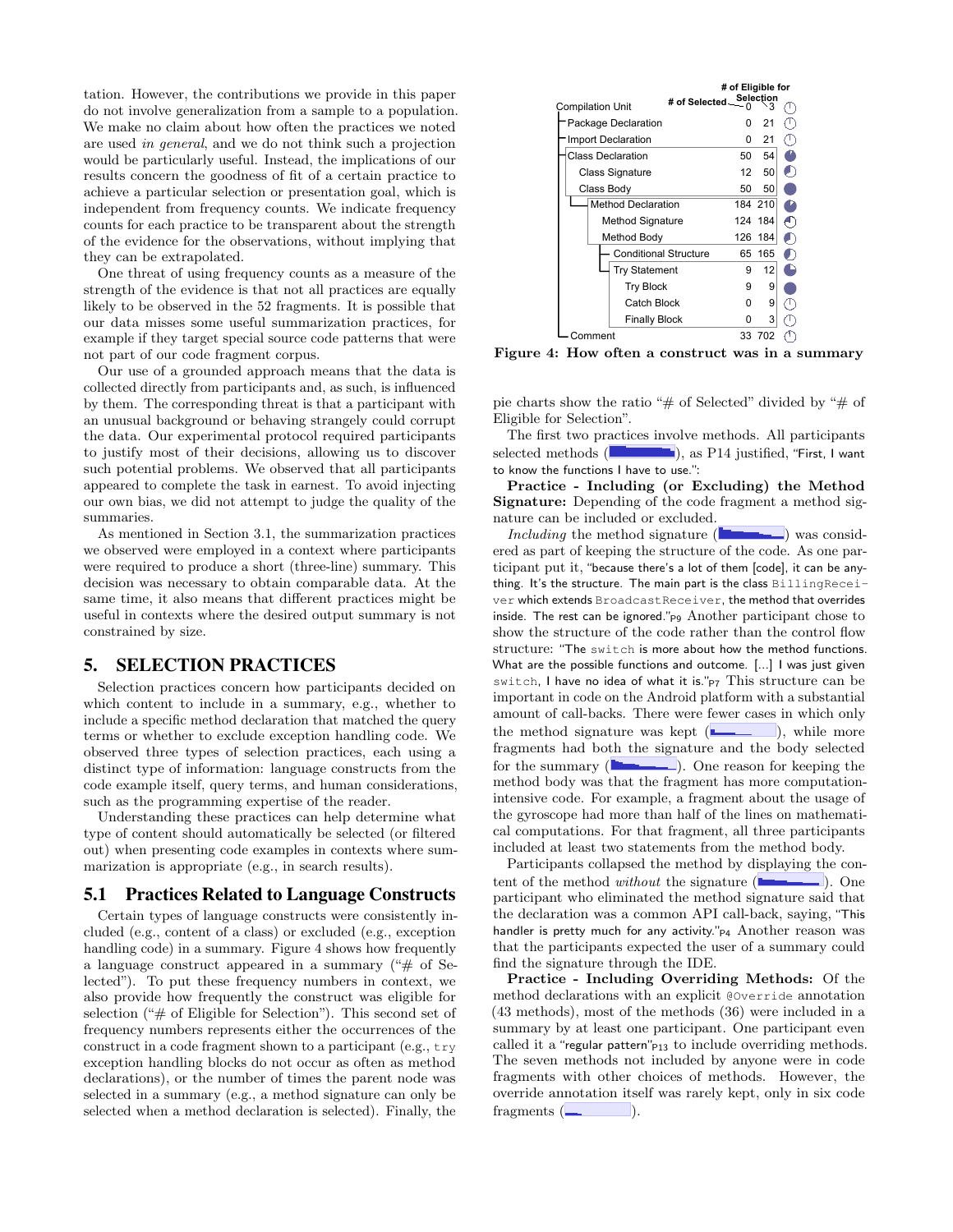Practice - Excluding Exception Handling Blocks: None of the exception handling code, enclosed in catch or finally blocks, appeared in a summary. There were several intents behind the practice of excluding exception handling code. First, exception handling code was not unique to an example ("Try-catch is part of almost all standard code." $p_5$ ) or too obvious to the reader ("Anyone working with sockets knows it will throw exceptions. I will remove the catches, and the try." $p_2$ ) Second, the code inside the try block was kept (while the catch clause was removed) to show one case of the code: "The first thing you should do in an example is [to] assume everything is OK."P2 Third, participants expected that missing exception handling code would be suggested by an IDE: "[Missing] this exception you would have Eclipse complaining about it."P11

Practice - Keeping Only One Case in a Parallel Structure: Some code fragments contained code with multiple cases. In the case of if or switch statements, more than one third of the instances only had one block selected for a summary. Keeping one case and dropping the others also happened with method calls ("I can just remove one of the buttons. Instead of having the cancel button, I can just have the OK button."P4) or method declarations ("onStop is basically the reverse of onResume. It will be OK to just display everything in onResume [...]."P9)

#### 5.2 Practices Based on Query Terms

Not surprisingly, participants used terms from the query to determine whether a part of the code was relevant enough to include in a summary. Thirteen out of 16 participants explicitly mentioned the importance of the query in the decision of content selection. For example, "startForeground [a method declaration] actually starts the foreground service. Since the query ["Running as a foreground service"] doesn't have anything to do with the media player, even though it's part of the API being used, [...] I left it out."<sub>P15</sub>

All 16 participants verbally justified the content selection when a code element matched terms in the query. Of these 70 distinct methods from the 52 code fragments ( $70 \times 3 = 210$ ) instances of methods eligible for selection from Figure [4\)](#page-4-1), twenty-two contained at least one query term (or stemmed). Of these 22, only one was not selected by any participant. Both from the verbalizations and from the summaries, we conclude that all participants used the query in content selection for summarization.

#### 5.3 Practices Considering the Human Reader

Summaries are targeted to humans. Participants explicitly considered the expertise of the programmer.

Practice - Including Easy-to-Miss Code: Four participants mentioned including easy-to-miss parts of the code in the summary, e.g., the method declaration onResume "is something people tend to forget." $_{P11}$  Another participant made a similar comment and explicitly qualified the advice with the participant's own personal experience: "It reflects my own knowledge of this class [...]. If you set the layout in the wrong place, you can end up with a lot of problems. I want to be specific there."P10 Another participant expressed frustration at not being able to include a call to the super class which was deemed easy to miss: "I'm still not happy to remove the super. If someone looks at the short one, copy and start. He could miss it." $p_2$ 

Practice - Accounting for Programming Expertise: Seven participants justified not including parts of the code that were too obvious to the reader. The code might be obvious because of (1) previous languages used ("This is C-style where you handle one byte at a time. It would be pretty obvious this is how you do it" $_{P11}$ ) (2) the assumption on the knowledge of Java ("The sockets [...] is not specific to Android. It's exactly the same in standard Java"<sub>P2</sub>), or previous knowledge of the Android API ("onCreate is a method where if he knows a little bit of Android development, he won't get a lot from this  $[onCreate]$  anyways." $p_5$ ) In general terms, one participant explicitly distinguished the different needs of an expert and a novice of an API: "Someone who's very experienced [...] may be looking for something very specific, [such as] methods [...]. Someone who is a complete novice would probably look at something very explanatory."P3

Practice - Using the Query to Infer Expertise: Participants used the query to infer the level of expertise on the API of the query poser, and then excluded the part of the API deemed obvious. One participant commented on the decision of not including certain method declarations for a query about Near Field Communication (NFC), a topic the participant deemed advanced. "If someone is doing NFC, [...] someone already knows what onPause [or] onResume is, so I don't need to stress it. This is more advanced stuff than how the activity behaves." $P_{11}$  Interestingly, P11 was one of the participants who deemed onResume easy to miss in another fragment.

# <span id="page-5-0"></span>6. PRESENTATION PRACTICES

Presentation practices relate to decisions about how the selected content appeared in a summary. We observed participants made changes to the selected original content to make it fit into the space allowed for the summary through practices in three general categories: trimming a line when needed (Section [6.1\)](#page-5-1), compressing a large amount of code [\(6.2\)](#page-6-1), and truncating code [\(6.3\)](#page-7-0). Beyond presentation decisions for the purpose of fitting the desired content into the space, we found that formatting decisions were personal and related to readability of the summary [\(6.4\)](#page-7-1). Despite the task's focus on reducing code, we observed participants improved the code, e.g., by clarifying comments [\(6.5\)](#page-8-1).

The presentation practices we collected provide practical insights into how source code fragments can be formatted in various situations including on search results pages, in forum posts, and in tutorial documents.

#### <span id="page-5-1"></span>6.1 Trimming a Line When Needed

Ten participants (**Departicipants**) performed transformations for the purpose of trimming a line, such as shortening variable names or removing a type qualifier. These operations happened when the content needed to fit into a line pre-allocated for that content.

Practice - Shortening Identifiers: We expected participants to shorten variable and parameter names, because these changes do not change the semantics of the program. Eight participants ( $\blacksquare$ ) did so in 29 (56%) code fragments. We observed a number of ways to shorten a name: (1) using acronyms, e.g., from sharedPreferences to sp, (2) shortening words in an identifier, e.g., from default-Value to defaultVal, (3) using discourse aggregation for reducing the complexity [\[27\]](#page-10-18) by dropping words (e.g., from defaultValue to default) or para-phrasing (e.g., from tag-FromIntent to intenttag), and (4) using a combination of these operations, e.g., mInputStream to in. These observations concur with Eshkevari et al.'s taxonomy on identifier renaming in a code base [\[6\]](#page-10-19).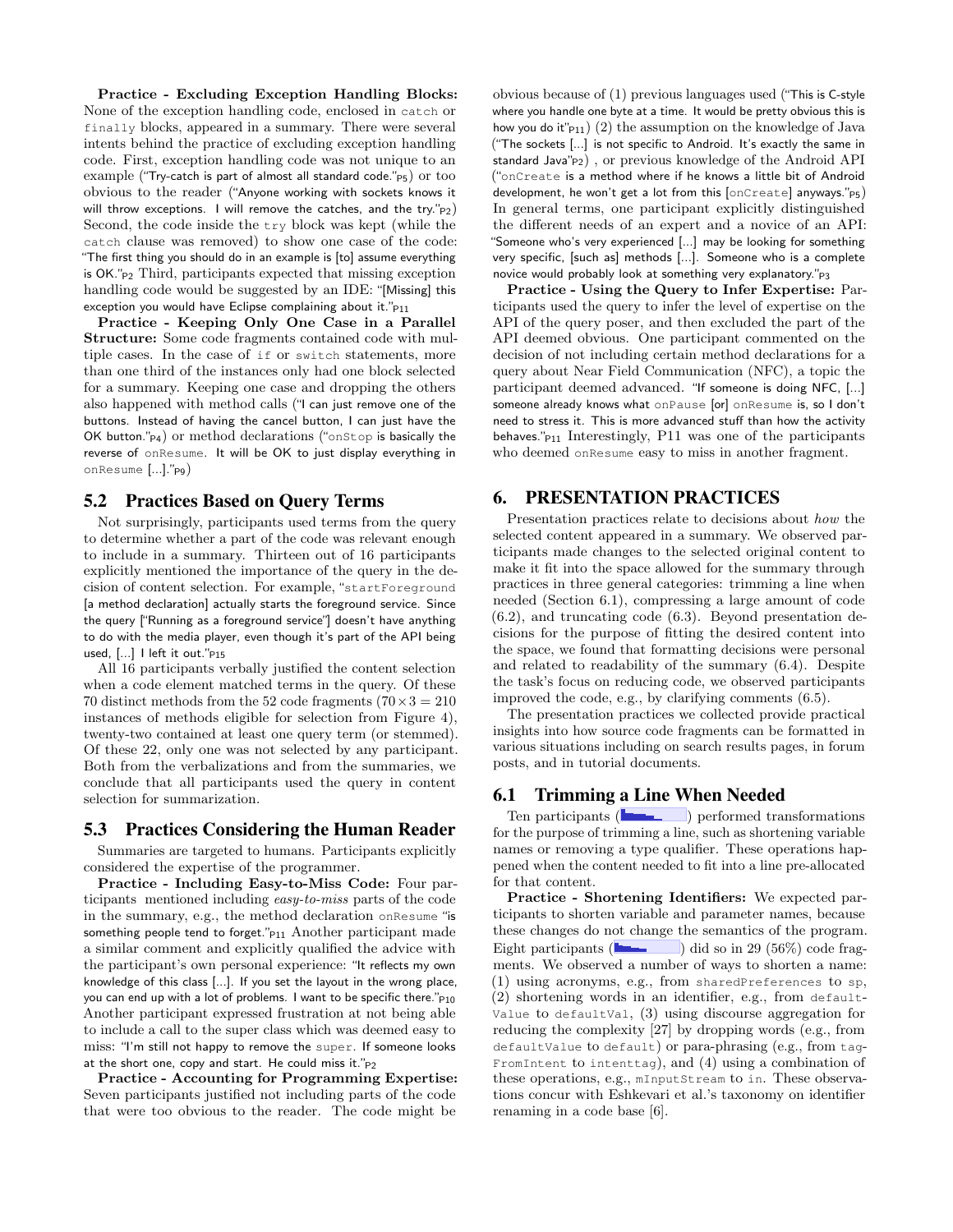| <b>Presentation practices</b> | #Participants (out of 16)             |                              | #Fragments (out of 52)                         |    | #<br><b>Instances</b> |              |
|-------------------------------|---------------------------------------|------------------------------|------------------------------------------------|----|-----------------------|--------------|
|                               | Trimming a Line When Needed           |                              | 10 P2,4,6,8,10,11,13,14,15,16                  | 33 | 95                    |              |
|                               | Shortening Identifiers                |                              | 8 P2, 4, 6, 8, 10, 11, 15, 16                  | 29 | 72                    |              |
|                               | Shortening API Names                  | 4 P6, 10, 11, 15             |                                                | 5  | 7                     |              |
|                               | Eliding Type Information              |                              | 10 P2,4,6,8,10,11,13,14,15,16                  | 9  | 16                    |              |
|                               | Compressing a Large Amount of Code    |                              | 13 P2, 3, 4, 5, 6, 7, 8, 9, 10, 11, 14, 15, 16 | 28 | 46                    |              |
|                               | <b>Shortening Multiple Statements</b> |                              | 10 P3,4,6,7,8,9,10,11,15,16                    | 15 | 51                    |              |
|                               | Shortening Method Declarations        | 7 P4.6.8.10.11.14.16         |                                                | 10 | 11                    |              |
|                               | <b>Shortening Control Structures</b>  | 8 P2, 3, 5, 6, 8, 10, 11, 16 |                                                | 12 | 14                    |              |
| <b>Truncating Code</b>        |                                       |                              | 12 P1, 2, 4, 5, 6, 8, 9, 10, 12, 13, 15, 16    | 28 | 63                    |              |
|                               | Eliminating a Parameter               |                              | 9 P1,4,5,6,8,9,10,15,16                        | 16 | 28                    |              |
|                               | Truncating a Signature                |                              | 9 P2, 4, 5, 8, 10, 12, 13, 16                  | 18 | 35                    |              |
|                               | Formatting for Readability            | $16$ all                     |                                                | 52 | 140                   |              |
|                               | Indenting                             | 8 P1, 2, 4, 7, 8, 9, 13, 14  |                                                | 20 | 27                    | #Summaries   |
|                               | Treating Lines as Separate            | 15 all except P10            |                                                | 52 | 135                   | (out of 156) |
| <b>Improving Code</b>         |                                       |                              | 9 P1,2,4,6,8,10,11,12,16                       | 9  | 35                    |              |
|                               | Fowler's Refactorings                 | 4 P1, 2, 8, 11               |                                                | 4  | 5                     |              |
|                               | Generalization                        | 4 P2,4,8,16                  |                                                | 5  | 8                     |              |
|                               | Clarification                         | 6 P6,8,10,11,12,16           |                                                | 14 | 22                    |              |

<span id="page-6-0"></span>Table 2: Evidence of the presentation practices

Practice - Shortening API Names: We expected that the names of API calls and overridden methods would remain the same in a summary. As P6 asserted, "I am assuming overridden methods cannot have their names changed." Surprisingly, we observed changes to these API elements, by four participants  $($   $\Box$ ). P6's justification on the shortening of the name of an API method was that the name is "abnormally long"P6: "unregisterOnSharedPreferenceChangeListener, what kind of name is that?" $p_6$  P6 renamed the method to "unregister...". Note that the context was important in this case, as the API call is expected to be made inside a class that inherited from SharedPreferenceChangeListener, which defined the unregister method.

Practice - Eliding Type Information: Java requires a variable to have a declared type in an unambiguous namespace and explicit down casts. In the context of summarization, ten participants  $($   $\qquad$   $\qquad$  relaxed this requirement and elided type information in the following situations: (1) Four participants eliminated a type qualifier; e.g., "I'm removing the name-space. [...] Someone can [put a] import static." $p_2$  In addition, the type information is a piece of information expected to be found easily: "[For] the flag, if they are in the definition of the type, they can see which flags are in the type."P12 (2) Five participants removed the variable type in assignments in six assignments that were selected over five summaries. (3) In the only selected line that contained a type cast in the whole corpus, all three participants selected that line and removed the type cast in consensus. (4) Two participants shortened a type reference or a primitive type: e.g., from Object to obj.

### <span id="page-6-1"></span>6.2 Compressing a Large Amount of Code

Twelve participants ( $\Box$ ) employed more complex abstraction and aggregation practices that greatly reduced the code from its original size. These changes involved compressing a block of code that contained one or more method declarations, control statements, or multiple statements and replacing the code with ellipses or a comment. Four participants (P5,7,9,15) only employed ellipses when compressing a

large block of code, four (P4,11,14,16) only employed comments, and four (P3,6,8,10) employed both.

It is inevitable that when a block of code deemed important exceeded the space available for summaries, the participant needed to somehow compress the code. We observed that participants either compressed the code using ellipses ("'... [indicates] additional important things" $_{P8}$ ] or comment. Ellipses and comments also could "abstract a particular block." $_{\text{P8}}$  Certainly, comments conveyed more information than ellipses. However, choosing comments or ellipses was affected by the trade-off between information and space: All the comments in the summaries were longer than three characters.

Practice - Shortening Multiple Statements: Ten  $particions ( \nightharpoonup )$  shortened multiple statements including the whole method body. The use of comments versus ellipses was split almost evenly: Six of the participants (P3,4,6,8,10,11) used comments 22 times and seven (P3,6,7,8,9,10, 15) used ellipses 29 times. P15 who only used ellipses to summarize multiple statements said, " Most of the time I put '...' when there are lines in between. If you don't put that in, it's less clear there's other stuff in there." $p_{15}$ 

Practice - Shortening Method Declarations: Seven participants ( $\qquad \qquad$ ) aggregated whole method declarations by replacing the whole declaration with comments or with ellipses. Unlike in abstracting multiple statements, most participants (six out of the seven) used comments rather than ellipses (one out of seven) to abstract method declarations. The ten comments demonstrated a number of different ways to abstract content: (1) listing the method declarations (eight comments), e.g., lines 1 and 2 in Figure [5;](#page-7-2) (2) aggregating lexically [\[27\]](#page-10-18) through the use of the quantifier "all" (one comment), as in, e.g., "all inherited methods" in line 3 in Figure [5;](#page-7-2) and (3) aggregating semantically [\[27\]](#page-10-18) (one comment), e.g., the comment //same for negative click which referred to the code for handling the positive click. Lexical aggregation is a way to summarize a list of elements with a few words rather than explicitly listing the methods [\[27\]](#page-10-18).

Practice - Shortening Control Structures: Eight participants ( $\sim$ ) shortened control structures. Four participants replaced a block in a conditional statement or a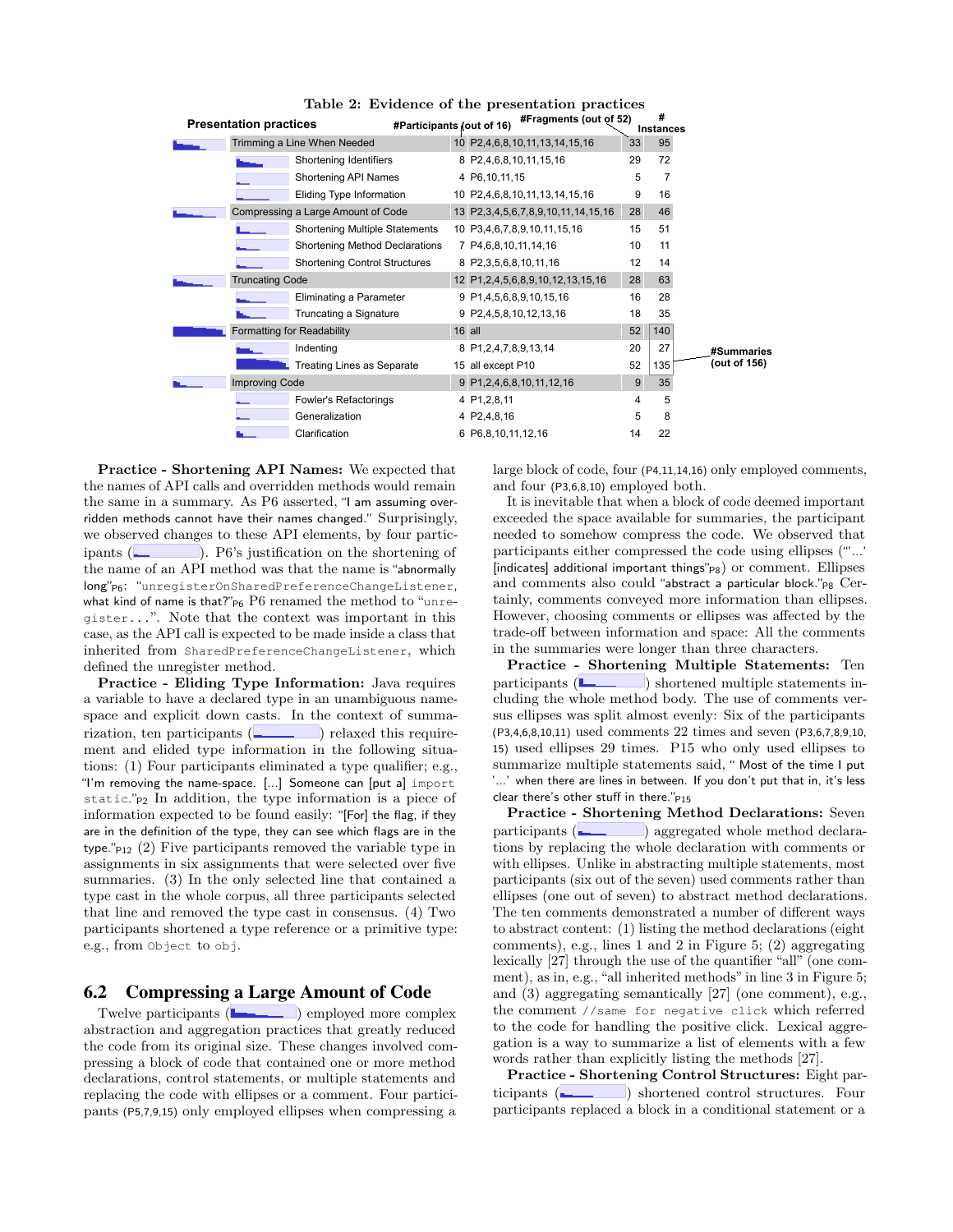```
1 /* implement SensorEventListener @override ←-
      onAccuracyChanged(), onSensorchanged() */
2 @override onCreate(), onAccuracyChanged(), onResume()←-
      , onPause() onSensorChanged(){...}}
3 // remember to override all inherited methods ←-
      appropriately
```
<span id="page-7-2"></span>Figure 5: All three summaries on the same example contained a comment listing overriding methods

1 **while(cur.moveToNext()) {...}}** 2 **if (checked)... else...}** <sup>3</sup> **if (resultCode == Activity.RESULT\_OK && requestCode** ←- **== PICK\_CONTACT\_REQUEST) { //code for activity }** Figure 6: Sample of summarized control structures

<span id="page-7-3"></span>switch statement, or in a while or for loop, with a comment or ellipses. Figure [6](#page-7-3) illustrates three such examples. Beside using ellipses and comments, five participants (P2,6,8,11,16) compressed the whole structure through program semantics preserving transformations. Participants either turned an if statement into a more compact conditional expression (with operators ? and :), or turned a switch statement into an if: "switch is going away because [...] they become too big. I'm just going to put an  $if.'p2$ 

In brief, ellipses and comments were approaches to shorten a large of piece of code. This result concurred with one of Nasehi et al.'s findings [\[23\]](#page-10-2) on concise code examples that contain "place-holders, such as comments or ellipses, which usually transforms the code to a solution skeleton." We found that to summarize method declarations, almost all participants employed comments instead of ellipses. The majority of the comments were simply listing the name of the method declarations or using lexical aggregation.

#### <span id="page-7-0"></span>6.3 Truncating Code

Code truncation transformations involve shortening a line while violating syntax. Twelve participants  $(\blacksquare$ performed such truncation. These code truncation transformations affected code compilability, which some participants considered important. One factor that affected the presentation of code was a participant's view on the importance of making the code compilable. This view varied between the participants. Those who were more indifferent to the importance of compilability tended to perform code truncating operations violating syntax, using ellipses, or cutting off parts of a statement or having unmatched brackets or parentheses.

Four participants mentioned the importance of compilable summaries. The most common reason was that participants wanted to copy and paste the code directly: "It's very important for the code to compile correctly. [...] I'm a very lazy person. I would Google [...] the snippet, [...] copy it, and pretend it's mine."P6 Another reason was for understandability: "Having something compilable allows me to actually see the effects, and that will help me to understand the code better." $_{P8}$  Compilable code was also important because otherwise the summary could look "sloppy."<sub>P2</sub>

It was not always possible to make the code compile. When the code was not compilable, participants wanted to minimize the non-compilable parts: "I want to copy the least amount of code or through the least number of places. Copy code with the least number of changes [that] would [make the code] work." $p_6$  One participant wanted to clearly mark the non-compilable parts of the code: "It's important to either compile on its own, or if it does not compile, it is readily identifiable what needs to be done to

 $/*$ convert ns to s \*/ omega = sqrt(X\*X + Y\*Y + Z\*Z); if (omegaMagnitude > EPSILON)  ${X}$  /= omega; ... } theta = omega \* deltaT / 2.0f; deltaR[0] = sin(theta) \* X. deltaR[3] = cos(theta); SensorManager.getRotationMatrix(new float[9], deltaR);

#### <span id="page-7-4"></span>Figure 7: A summary without formatting, by P10

make it compile."P8 P8 invented a language construct, a pair of angle brackets to indicate variables not declared in the summary: "Here I am going to add uncompilable code [replacing the variable name with  $\langle NAME \rangle$ ."P8

On the other hand, one participant did not see the importance of having compilable or runnable code: "For such a short and abstract example, [...] we are not talking about runnable code."P2 Less so, P4 said, "If it's not compilable, Eclipse or whatever editor you use will give some hints. This expects a pointer, or this expects an object of this class, inherit this class, the kind of auto-fix suggestions that Eclipse give."P4

Practice - Eliminating a Parameter: It was sometimes desirable to eliminate a parameter which is deemed to be a detail: "When we search for something, we don't want too much stuff that is irrelevant, [for example,] the parameters." $_{P9}$   $\rm{Nine}$ participants ( $\Box$ ) shortened the parameter list in a method call or a method declaration. When eliminating a parameter, participants chose to replace a parameter with ellipses (eight participants over thirteen code fragments) as well as simply eliminating a parameter (three participants over four code fragments). P1 justified the use of ellipses: "Here [where the parameters were eliminated] you have to put '...' because there are multiple parameters."

Practice - Truncating a Signature: Because many of the method and class declarations are part of the callback mechanism of the Android framework, we expected that when such a method or class signature was selected for a summary, the signature would be kept intact. For both method declarations and class declarations, leaving the signature intact was indeed the most common way for a signature appeared in a summary. However, a significant number of participants  $(\blacksquare \qquad )$  had summaries with the method or class signature modified. These changes involved Java keywords (such as public or static), identifier names, or the whole signature replaced by a comment. One participant justified the removal of keywords, saying, "public class something, extend something [...]. This is rudimentary. [...] All this stuff is meaningless." $P_6$  This justification corroborates with conclusions from work on statistical modeling of source code [\[11\]](#page-10-20), pointing out that source code contains redundancy.

### <span id="page-7-1"></span>6.4 Formatting Code for Readability

Participants explicitly expressed the importance of two different readability dimensions that related to formatting: indenting and treating lines as separate. Figure [7](#page-7-4) illustrates a summary with little formatting, i.e., without any indentation, and with no separate lines. In Table [2,](#page-6-0) for formatting practices we report the number of summaries exhibiting the practice instead of the number of instances because formatting practices apply to the whole summary, not necessarily to a specific line.

Practice - Indenting Code: Indentation in code can increase readability: "It's easier to see the layers, the level of importance. You look at [the code] from top to bottom." $_{P9}$  Two participants mentioned that indentation is a standard coding convention and is required by languages such as Python. Eight participants  $($   $)$  intentionally indented at least one summary. We did not count cases when the indentation in the summary was not intentionally put in, e.g.,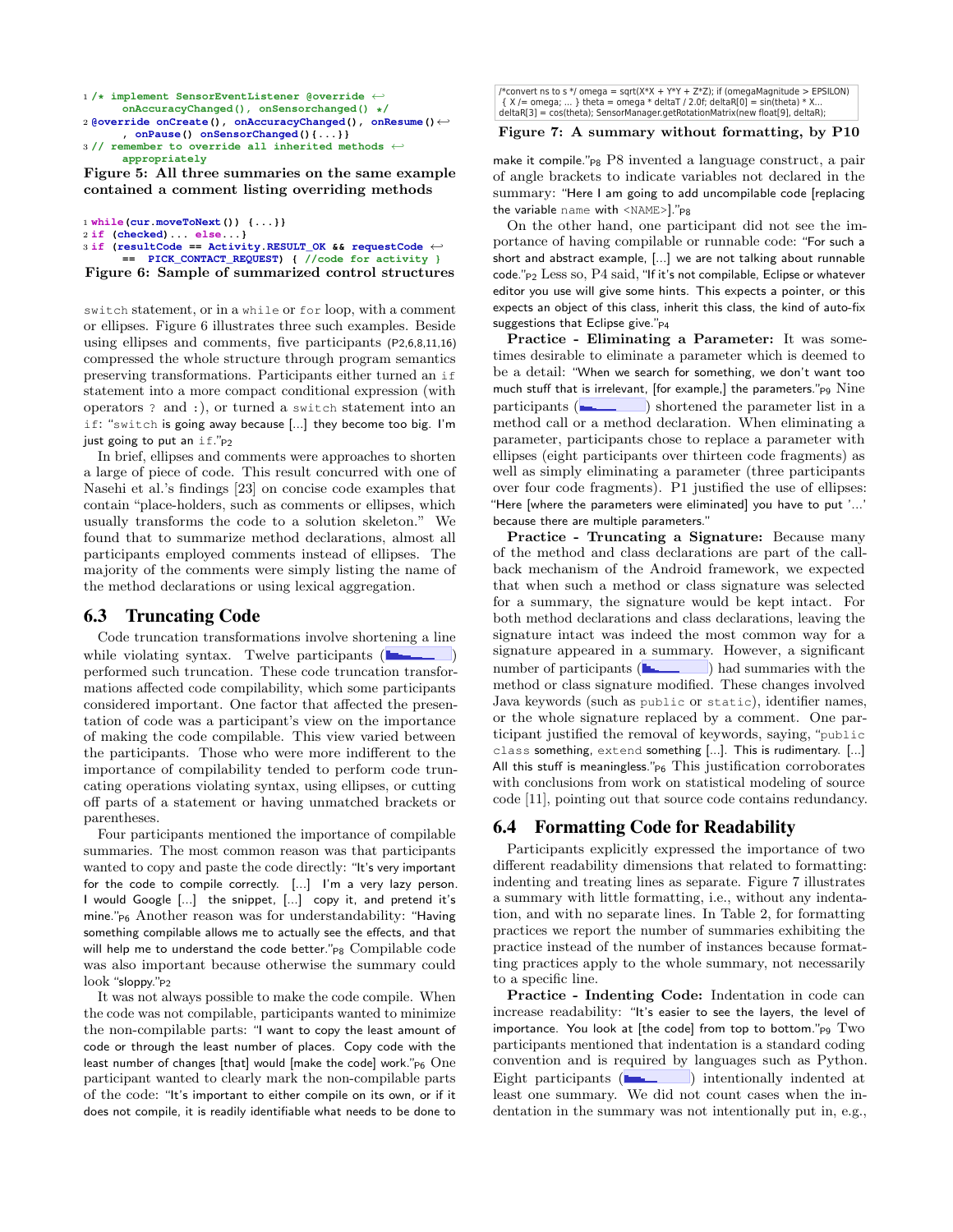#### <sup>1</sup> **if (item.isChecked()) item.setChecked(false); else** ← **item.setChecked(true);** 2 **item.setChecked(!item.isChecked());**

<span id="page-8-2"></span>Figure 8: P4 refactored code from line 1 to line 2

indentation that were simply copied and pasted from the code that contained indentations.

Practice - Keeping Lines as Separate: Keeping the summary as separate lines can be seen as desirable, whereas wrapping lines and putting two lines into one can be seen as undesirable. P11 declared, "it's ugly," when a comment expected to fit a line wrapped around to the following line. P2 considered eliminating a line break between the class signature and the method signature as undesirable: "The class definition and the method on the same line. That will be really crazy." All participants  $($   $\blacksquare$  treated at least one summary with all separate lines, i.e., not wrapping lines and not putting two lines into one in a summary.

Participants' views on readability was divided. Half of the participants (P2,4,8,9,11,12,13,15) explicitly expressed importance in readability. P2 despised original code with poor readability: "I look at this and I'm scared. Oh my god, what's happening here? There's not a break line." The other half of the participants included P3 who did not think readability is important because summaries are short: "Since it's just three lines of code, [...] I don't think he [the reader] would mind the formatting."P3 P10 thought packing more information is more important than readability: "If it [the summary] is more readable and as a consequence there is less information, you still would not know whether you want to click [the link to the whole example." Despite the eight participants who did not think readability was important, the two formatting practices were used by all participants (**I)**.

#### <span id="page-8-1"></span>6.5 Improving Code

We observed three types of transformations that improve the code: refactoring, generalization, and clarification. Nine participants  $(\blacksquare \blacksquare \blacksquare)$  took the effort to improve the code: "Can I, interesting, well I guess I can. I should. From my experience, I will just do this [refactoring]."P2 Because the main objective was to shorten the code, we found any improvements surprising, especially when some improvements, such as adding in clarifications as comments, lengthened the code.

Practice - Fowler's Refactorings: Four participants  $\left($   $\blacksquare$  applied two different types of refactoring to control flow structures [\[8\]](#page-10-21). P2 and P11 applied refactorings in the spirit of the "Consolidate Conditional Fragments" refactoring on the same code fragment. P2 eliminated unnecessary control flow branches, turning line 1 in Figure [8](#page-8-2) into line 2. P1 and P8, on two code fragments, applied the "Consolidate Duplicate Conditional Fragments" refactoring, moving part of code that is in all branches of a conditional expression to the outside of the expression.

Practice - Generalization: Four participants generalized a value or variable specific to the examples to something more likely applicable to other contexts  $($ and P4 generalized a constant specific to the examples to a variable, e.g., from the constant Intent.CATEGORY\_ALTERNA-TIVE to the variable myCategory. P8 and P16 replaced a variable specific to the example with a place-holder. The place-holder employed by P8 was an invented notation, an angle bracket (e.g., replacing the variable R.id.menu\_search with <NAME>) or with a comment for P16, (e.g., replacing the string constant "landscape" with  $\sqrt{\arctan^2}$ . P8 and P16 essentially treated the summary as a closure and noted the free variables with the place-holder and comment. The termination of this type of generalization is called conceptual aggregation in the natural language generation domain [\[27\]](#page-10-18).

Eight participants explicitly mentioned that some parts of the code were important for the example to work, but too specific to the example. One participant shortened a path because "someone [the query] assumes the data is an image, but it doesn't need to be an image." $p_2$ 

Practice - Clarification: Six participants ( added to the summary clarifications that were not present in the original code. Five clarified names of the variables; e.g., P16 justified replacing the variable cur with a more descriptive name, queryResult, especially important for a variable that is the input or the result of a piece of code: "Intermediate variables don't matter, but what needs to be fed in and what needs to come out, those two variables  $[\text{cur}$  and  $\text{cr}$ ], [matter.]" $p_{16}$  We observed 16 comments in nine different code examples. Fifteen of those comments reiterated what the code summary presented, while one comment (//Start and stop download when activity is in foreground) clarified that the callbacks onResume and onStop were run in the foreground, an insight not explicit in the original code. Some of these clarification transformations are found in automatic algorithms to expand and improve identifiers [\[16\]](#page-10-22).

### <span id="page-8-0"></span>7. DISCUSSION

Most of the work on code example generation and summarization has focused on the content selection aspect. Language constructs have been used for code fragment summarization [\[38\]](#page-11-5) and code example synthesis [\[14\]](#page-10-7). Systems for extracting [\[2\]](#page-10-5), synthesizing [\[3,](#page-10-6) [14\]](#page-10-7), or summarizing [\[38\]](#page-11-5) code examples have made heavy use of query terms. These practices of using language constructs and query terms were used by the participants, a result concurring with existing work. Section [7.1](#page-8-3) discusses some novel types of information we observed beyond the existing use of code itself and query terms. Sections [7.2](#page-8-4) to [7.4](#page-9-0) focus on implications related to the presentation practices. Finally, Section [7.5](#page-9-1) discusses some implementation ideas.

#### <span id="page-8-3"></span>7.1 Selection Beyond Code and Query Terms

Accounting for expertise information to determine which content should be included can be a promising type of information to complement existing code example search engines that are based heavily on the code itself and the query as the input to the analyses. Existing measures to quantify expertise include the use of commit logs and interaction history [\[9,](#page-10-23) [21\]](#page-10-24). These measures all share the assumption that the more a developer changes the code or calls a method, the more expertise of the corresponding code or API method the developer has. We observed that participants either assumed the reader had a certain expertise or inferred expertise from the query. In information retrieval, the foundational research on inferring intention is whether a query is informational or navigational [\[17\]](#page-10-25).

#### <span id="page-8-4"></span>7.2 Most Summaries are Abstractive

Current textual summarizers generate two types of summaries: Extractive summaries have the content obtained solely from copying and pasting whole sentences from the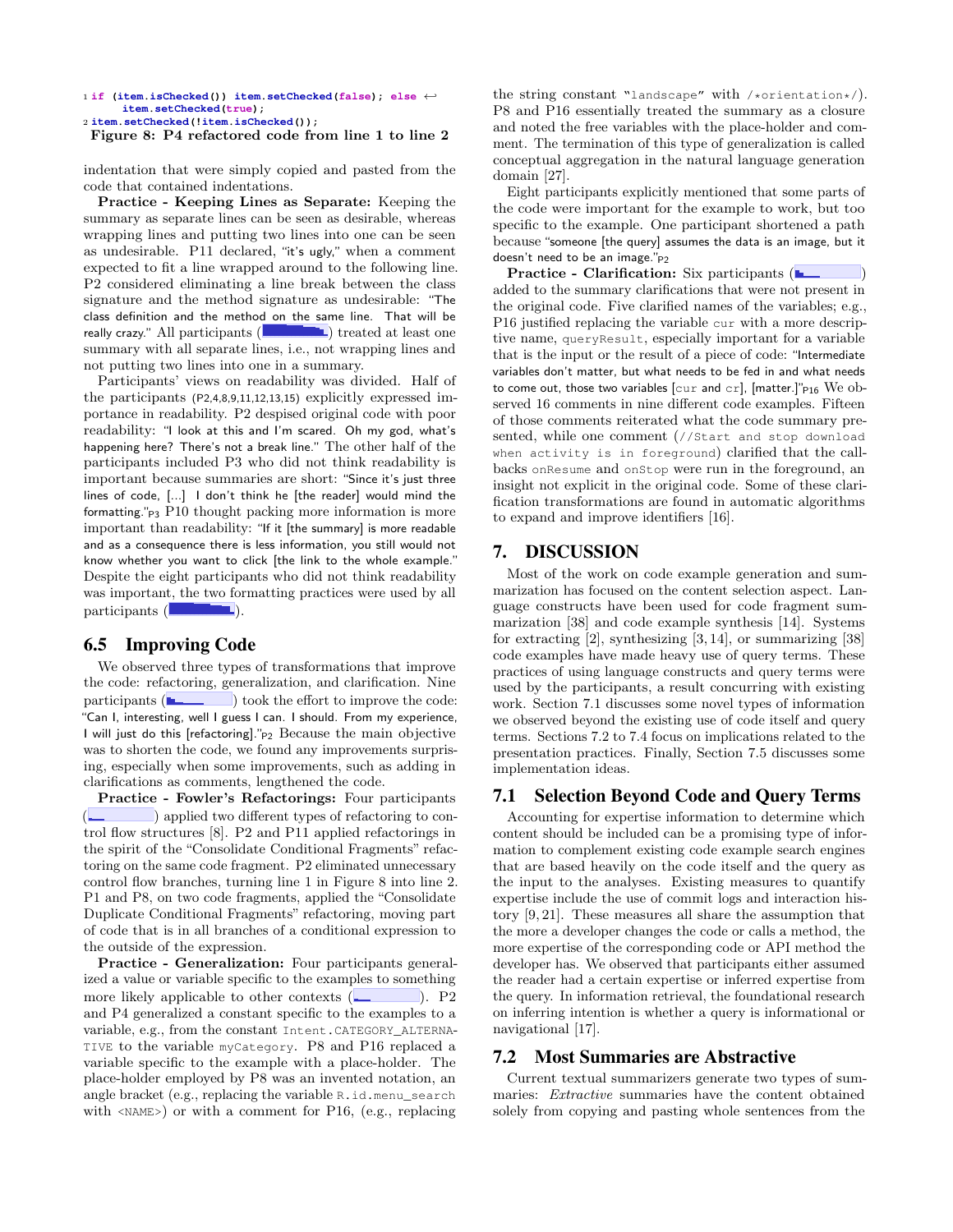original document, whereas abstractive summaries can contain text modified from the original document [\[19\]](#page-10-26).

If all participants were to provide extractive summaries, we would only observe selection practices and formatting practices (modifications involving white spaces) in the summaries. However, all 16 participants (**Internal**) employed modifications beyond changing white spaces, namely, modification involving trimming a line  $(\blacksquare \blacksquare \blacksquare)$ , compressing a large amount of code ( $\Box$ ), and truncating code  $\left($   $\blacksquare$ ). As we saw in Section [6,](#page-5-0) the participants made changes to the selected content to make it fit into the space allowed for the summary.

Modifications associated with abstractive summaries were present in 90% (47 out of 52) of the the code fragments; thus, these 90% of the code fragments had at least one abstractive summary provided by a participant.

#### 7.3 Abstractive Summary Generation

The code-shortening transformations found in the field of code transformation and example generation and extraction typically generate syntactically correct code and preserve program semantics. For example, shortening identifiers using acronyms is used in Buse and Weimer's code example synthesizer [\[3\]](#page-10-6). Knowing which words to shorten in an identifier or using discourse aggregation require a deeper understanding of the linguistic aspects of the identifier, such as part-of-speech information. We observed the shortening of API names only in exceptional cases, when the context was clear and when the name was long.

Several presentation practices however did not necessarily result in source code. In the shortening method declarations practice, we observed summaries with both code and natural  $\lvert$  language. Overall, seven participants ( $\lvert$   $\lvert$  ) injected additional natural language (in the form of comments or place-holders described in Section [6\)](#page-5-0) into the code summaries. This motivates a novel type of transformations that mix code and text. The only work we know of in this area is the natural summaries generated by Rastkar et al. [\[26\]](#page-10-27). Their summaries describe a commit as part of a software concern. The patterns found in their summaries include listing the method declarations changed in a commit and using lexical aggregation to to describe a commit (e.g., "All of the methods involved in implementing 'Undo' are named undo"). We have observed both patterns (listing and lexical aggregation), as shown in Figure [5.](#page-7-2)

The presence of improvement transformations was surprising. However, the proportion of these transformations were small. The five instances of refactoring of control flow structure were out of 65 on conditional structures selected, and the ten instances on generalization and clarification on values and variables were a small fraction of the total number of statements containing a variable. The 16 comments were only inserted by two participants, and most of the comments were redundant because they reiterated the code. Also, generalization and clarifications are challenging to generate even in a natural language generation system. Extraneous to the main goal of a summarizer, improvement transformations should be of lower priority for a summarizer to address.

#### <span id="page-9-0"></span>7.4 Silhouette of a Summary is Important

Formatting practices determine how much space a summarizer has for a summary. We observed that all participants

employed some formatting in their summaries. The formatting included respecting indentation and keeping lines as separate lines. These results uniquely apply to the problem of summarizing and presenting source code, as opposed to text. Text summarizers typically use the space as a contiguous stream of characters with no indentation.

The amount of space in the summary could affect readability. "I don't like packing more stuff. I always want readability. That helps me, in one glance, to assess whether the particular code is helpful or not. [...] If the code is packed, it's pretty hard. It would go for another example which has more clarity." $p_4$  We did not derive any specific practice from this behavior due to the difficulty of objectively defining what "packing more stuff" means. We nevertheless observed that there did not appear to be a strong correlation between the length of a code fragment and its summary (Pearson  $R = 0.0758$ ,  $p = 0.347$ ), indicating that many other factors could influence the density of a summary.

#### <span id="page-9-1"></span>7.5 Implementation Directions

To transform a source code example to a summary, one can opt for edit scripts to encode the transformations. Edit scripts are sequences of edit operations including insertions, deletions, and updates. A number of existing approaches can infer these scripts effectively on two versions of the code [\[7,](#page-10-28) [20\]](#page-10-29). Selection and presentation summarization practices can be conceptually mapped to the two main components of an edit script: where in the code (i.e., the AST) an edit operation should be applied (selection) and which edit operations should be applied (presentation). One challenge in adapting existing approaches for generating summaries is to relax the assumption that a significant portion of the two versions of the code is the same, because the difference between a fragment and a summary can be substantial.

#### 8. CONCLUSION

This study elicited selection and presentation practices we observed from 156 concise code representations obtained from 16 participants. The goal of the study was to inform the design of concise representations of source code and automatic summarization algorithms. The selection practices we observed reinforce the existing usage of code and query terms in content selection in the summarization domain. The selection practices revealed the importance of the human reader, as we observed that participants targeted summaries to the expertise level inferred from the query. Moreover, participants did not simply copy and paste parts of the the original fragment to the summary verbatim; all 16 participants employed practices to modify the content, mostly with the intent to make it more concise but also make it more compilable, readable, and understandable. The practices directly inform the design and the generation of concise source code representations.

#### 9. ACKNOWLEDGMENTS

Thanks to the participants; Wesley Weimer and the anonymous reviewers for their comments on the paper; and Pablo Duboue, Francisco Ferreira, Miryung Kim, Kathryn McKinley, and Christoph Treude for the discussion. This work was supported by NSERC and a McGill Tomlinson Scholarship.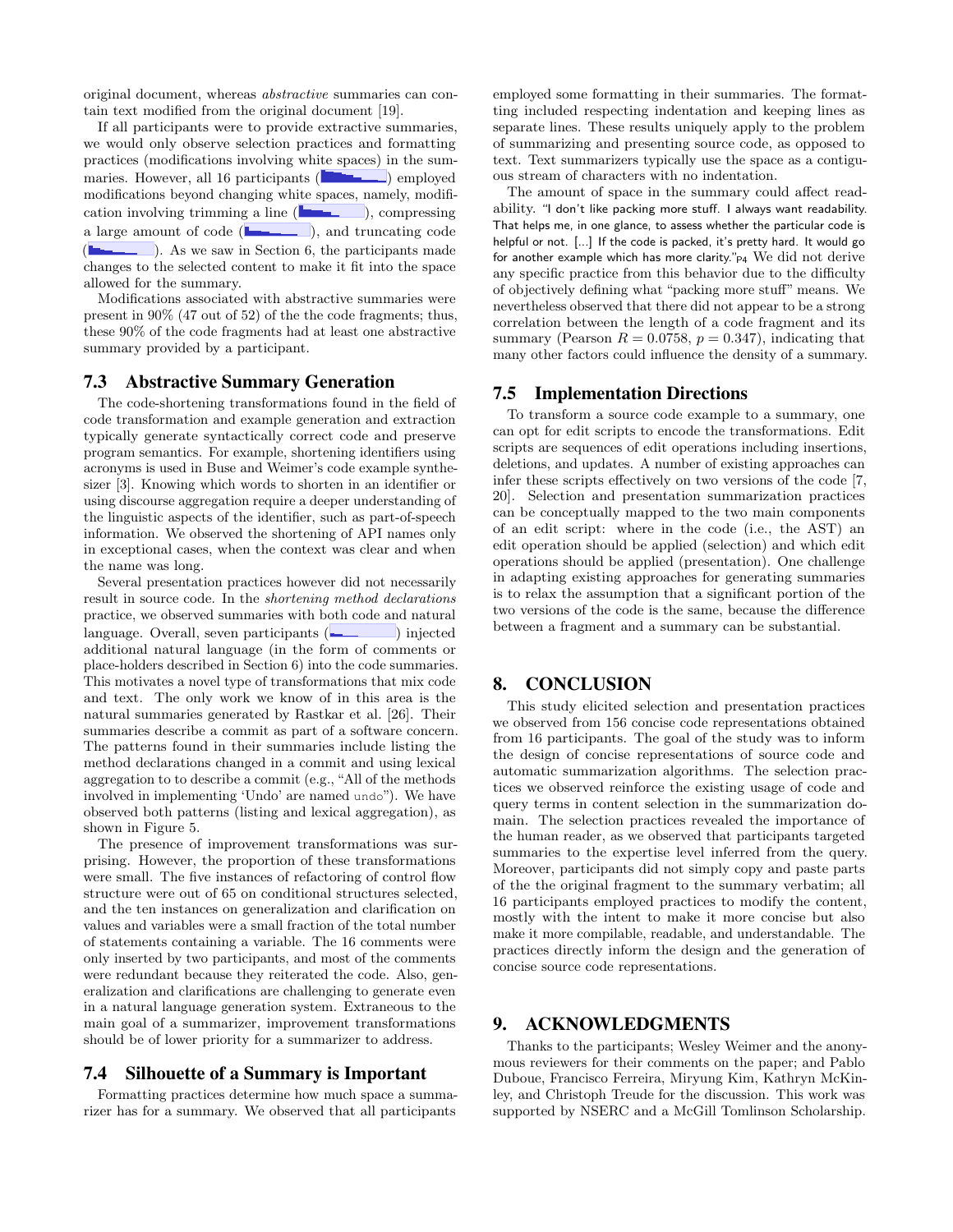#### 10. REFERENCES

- <span id="page-10-1"></span>[1] M. Asaduzzaman, A. S. Mashiyat, C. K. Roy, and K. A. Schneider. Answering questions about unanswered questions of stack overflow. In Proceedings of the Working Conference on Mining Software Repositories, Challenge Track, pages 97–100, 2013.
- <span id="page-10-5"></span>[2] S. Bajracharya, J. Ossher, and C. Lopes. Leveraging usage similarity for effective retrieval of examples in code repositories. In Proceedings of the International Symposium on the Foundations of Software Engineering, pages 157–166, 2010.
- <span id="page-10-6"></span>[3] R. Buse and W. Weimer. Synthesizing API usage examples. In Proceedings of the International Conference on Software Engineering, pages 782–792, 2012.
- <span id="page-10-12"></span>[4] E. Cutrell and Z. Guan. What are you looking for? An eye-tracking study of information usage in web search. In Proceedings of the Conference on Human Factors in Computing Systems, pages 407–416, 2007.
- <span id="page-10-3"></span>[5] E. Duala-Ekoko and M. Robillard. Asking and answering questions about unfamiliar APIs: An exploratory study. In Proceedings of the International Conference on Software Engineering, pages 266–276, 2012.
- <span id="page-10-19"></span>[6] L. M. Eshkevari, V. Arnaoudova, M. Di Penta, R. Oliveto, Y.-G. Guéhéneuc, and G. Antoniol. An exploratory study of identifier renamings. In Proceedings of the Working Conference on Mining Software Repositories, pages 33–42, 2011.
- <span id="page-10-28"></span>[7] B. Fluri, M. Wursch, M. Pinzger, and H. C. Gall. Change distilling: Tree differencing for fine-grained source code change extraction. Transactions on Software Engineering, 33(11):725–743, 2007.
- <span id="page-10-21"></span>[8] M. Fowler. Refactoring: Improving the Design of Existing Code. Addison-Wesley Professional, 1999.
- <span id="page-10-23"></span>[9] T. Fritz, J. Ou, G. Murphy, and E. Murphy-Hill. A degree-of-knowledge model to capture source code familiarity. In Proceedings of the International Conference on Software Engineering, pages 385–394, 2010.
- <span id="page-10-9"></span>[10] S. Haiduc, J. Aponte, L. Moreno, and A. Marcus. On the use of automated text summarization techniques for summarizing source code. In Proceedings of the Working Conference on Reverse Engineering, pages 35–44, 2010.
- <span id="page-10-20"></span>[11] A. Hindle, E. T. Barr, Z. Su, M. Gabel, and P. Devanbu. On the naturalness of software. In Proceedings of the International Conference on Software Engineering, pages 837–847, 2012.
- <span id="page-10-16"></span>[12] H. Jing, R. Barzilay, K. McKeown, and M. Elhadad. Summarization evaluation methods: Experiments and analysis. In AAAI Symposium on Intelligent Summarization, pages 51–59, 1998.
- <span id="page-10-8"></span>[13] H. Jing and K. R. McKeown. The decomposition of human-written summary sentences. In Proceedings of the Annual International Conference on Research and Development in Information Retrieval, pages 129–136, 1999.
- <span id="page-10-7"></span>[14] J. Kim, S. Lee, S.-W. Hwang, and S. Kim. Enriching documents with examples: A corpus mining approach. Transactions on Information Systems, 31(1):1–27, 2013.
- <span id="page-10-4"></span>[15] J. Kupiec, J. Pedersen, and F. Chen. A trainable document summarizer. In Proceedings of the Annual International Conference on Research and Development in Information Retrieval, pages 68–73, 1995.
- <span id="page-10-22"></span>[16] D. Lawrie and D. Binkley. Expanding identifiers to normalize source code vocabulary. In Proceedings of the International Conference on Software Maintenance, pages 113–122, 2011.
- <span id="page-10-25"></span>[17] U. Lee, Z. Liu, and J. Cho. Automatic identification of user goals in web search. In Proceedings of the International Conference on World Wide Web, pages 391–400, 2005.
- <span id="page-10-13"></span>[18] C. Lewis and J. Rieman. Task-Centered User Interface Design: A Practical Introduction, chapter 5: Testing The Design With Users. Self-published, 1993. http://grouplab.cpsc.ucalgary.ca/saul/hci\_topics/tcsdbook/contents.html.
- <span id="page-10-26"></span>[19] I. Mani. Automatic summarization. John Benjamins Publishing, 2001.
- <span id="page-10-29"></span>[20] N. Meng, M. Kim, and K. S. McKinley. Lase: locating and applying systematic edits by learning from examples. In Proceedings of the International Conference on Software Engineering, pages 502–511, 2013.
- <span id="page-10-24"></span>[21] A. Mockus and J. Herbsleb. Expertise browser: a quantitative approach to identifying expertise. In Proceedings of the International Conference on Software Engineering, pages 503–512, 2002.
- <span id="page-10-11"></span>[22] L. Moreno, J. Aponte, G. Sridhara, A. Marcus, L. Pollock, and K. Vijay-Shanker. Automatic generation of natural language summaries for Java classes. In Proceedings of the International Conference on Program Comprehension, pages 23–32, 2013.
- <span id="page-10-2"></span>[23] S. M. Nasehi, J. Sillito, F. Maurer, and C. Burns. What makes a good code example? A study of programming Q&A in StackOverflow. In Proceedings of the International Conference on Software Maintenance, pages 25–34, 2012.
- <span id="page-10-15"></span>[24] A. Nenkova and R. Passonneau. Evaluating content selection in summarization: The pyramid method. In Proceedings of the Conference of the North American Chapter of the Association for Computational Linguistics: Human Language Technologies, pages 145–152, 2004.
- <span id="page-10-14"></span>[25] D. Radev, E. Hovy, and K. McKeown. Introduction to the special issue on summarization. Computational Linguistics, 28(4):399–408, 2002.
- <span id="page-10-27"></span>[26] S. Rastkar, G. C. Murphy, and A. W. Bradley. Generating natural language summaries for crosscutting source code concerns. In Proceedings of the International Conference on Software Maintenance, pages 103–112, 2011.
- <span id="page-10-18"></span>[27] M. Reape and C. Mellish. Just what is aggregation anyway. In Proceedings of the European Workshop on Natural Language Generation, pages 20–29, 1999.
- <span id="page-10-17"></span>[28] E. Reiter and R. Dale. Building natural language generation systems. MIT Press, 2000.
- <span id="page-10-0"></span>[29] M. Robillard and R. DeLine. A field study of API learning obstacles. Empirical Software Engineering, 16(6):703–732, 2011.
- <span id="page-10-10"></span>[30] P. Rodeghero, C. McMillan, P. W. McBurney, N. Bosch, and S. D'Mello. Improving automated source